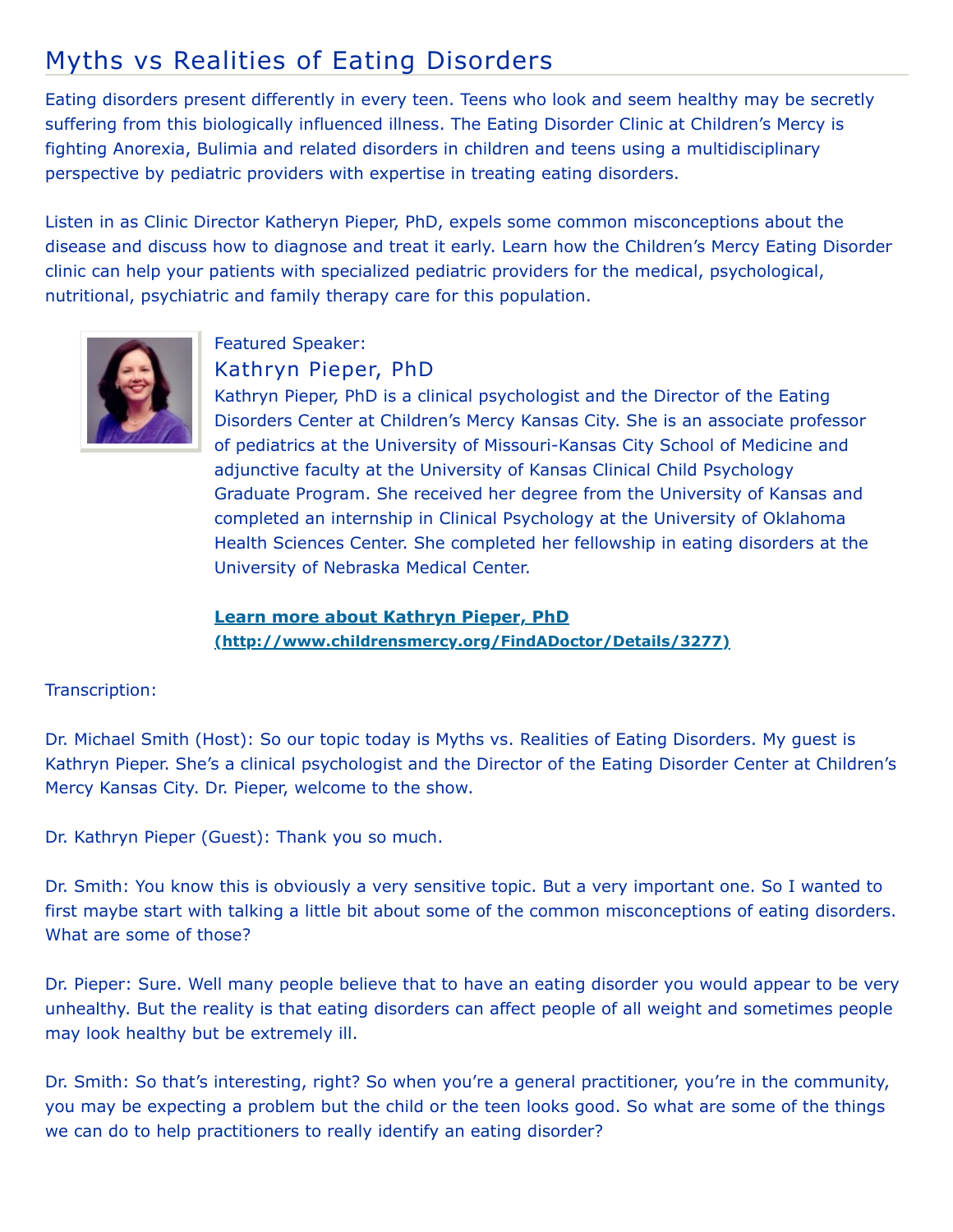Dr. Pieper: Practitioners can first of all observe have there been any precipitous weight changes? Any increases in weight or decreases in weight that has happened very rapidly? And in children and teens has there been a failure to gain either height or weight as expected. Because it is not normal for a child or teen to lose weight during a period of growth.

Dr. Smith: Do you often also when a practitioner is expecting an eating disorder, is there often a link to family history as well?

Dr. Pieper: Absolutely.

Dr. Smith: Tell us a little bit about that.

Dr. Pieper: Well we know that there are both biological and environmental factors which place patients at risk. Often our patients that do end up having eating disorders may have a family member that may have also suffered from an eating disorder. So the family history is going to be very important to get. The other thing is that eating disorders often are comorbid with other types of mental illness or psychological issues, such as anxiety and depression.

Dr. Smith: Right. How often does a parent or relative bring up in a visit with the pediatrician that there might be an eating disorder? Is that often how these kids are presented by a relative who's worried?

Dr. Pieper: That is frequently the case. Or it may be that the parent is not sure why the child may be losing weight or have a change in their weight. Sometimes they first admire if a child is losing weight and feel like they want to be healthier. But sometimes those patterns can become very rigid and extreme and then the parent typically becomes more alarmed. Often times also this is picked up on a routine pediatric exam where a practitioner may look at the growth curve and realize that a child's growth is falling off their own growth curve, which is to say that they're predicted increments in gain in height and weight are just not occurring as would be expected with their normal development.

Dr. Smith: Alright. When we learn about eating disorders, and even I think the lay community understands that there's for instance anorexia and then there's bulimia and then there's even some related ones, how often though do they really occur in silos like that? Do you really see a mix of things in one patient or is it really truly separated?

Dr. Pieper: That's an excellent question. Actually we often see a mix of symptoms. Although we sometimes do see children and teens that have anorexia or bulimia and they're only with those set of symptoms, many times what a patient may present initially with anorexia and then over time may engage in binging and purging behavior which is more of a bulimic pattern. That mix of symptoms is quite frequently seen.

Dr. Smith: In your expert opinion, are we seeing more and more cases of eating disorders? Is it pretty much flat in terms of new cases? What's happening out there?

Dr. Pieper: No, the incidence of eating disorders, the prevalence, is increasing. It is important to realize that eating disorders affect people of all genders, ages, races, ethnicities, body shapes and weight. What is traditionally been thought of as a young female disease is actually a disease that's involving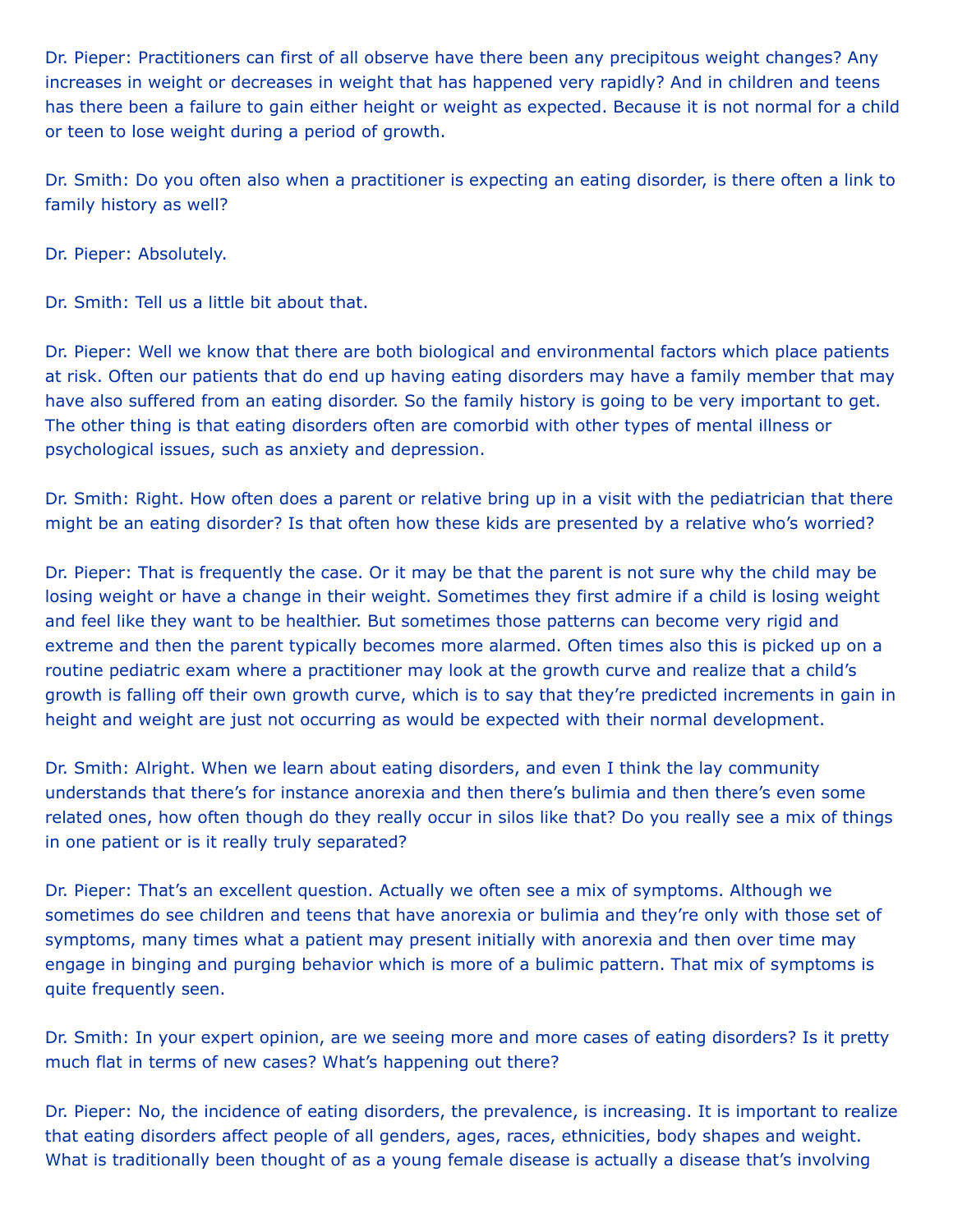more and more men, more and more children and teens of color. It's not as narrow as people once thought.

Dr. Smith: Do you have any opinion on why we're seeing the increase in the number of cases?

Dr. Pieper: I think there are a lot of cultural factors that figure in, there's a very unrealistic, thin, beauty ideal where all of our models and many of our actors and actresses may present as very tall and thin, which is not typically seen in the general population. I think that's part of it. There's a very diet focused culture. One of the huge risk factors about developing and eating disorders is having a history of dieting and that dieting going into all or none approach in trying to lose weight in a use of extreme.

Dr. Smith: Right. Out in the community a lot of health care practitioners, your general practitioners, nurse practitioners, they're at the front lines, right? So what advice can you give them for when it's time to maybe send a patient to a clinic like at Children's Mercy?

Dr. Pieper: I think during their routine exams and their relationship with the patient, if they see evidence of those weight changes and they ask, really important to ask, about why those changes are occurring, that get a description of what the intake is in a particular day, and if they are having a loss of menses or changes in the lab values that might be suggestive of eating disorders. It is really important to send them over to a specialist team to evaluate the patient. Because it is not unusual, even for very experienced clinicians, to miss some of the medical complications or consequences of eating disorders.

Dr. Smith: Right. So Dr. Pieper, you are the Director of the Eating Disorder Center at Children's Mercy Kansas City. Why don't you tell us a little bit about your clinic and maybe how it stands out compared to some other clinics?

Dr. Pieper: Certainly. We're the only eating disorders program in the region that is geared toward teens and adolescents. We have practitioners that specialize in not only eating disorders and treating children within a family based and developmentally appropriate manner. The psychologist that we employed are all clinical child psychologists, the physicians are child orientated that are trained in adolescent medicine, our psychiatric are child and adolescent boarded. We have all these practitioners in one place, including nursing and social work, to team to together and really support the family in the recovery of their child.

Dr. Smith: In a typical visit, Dr. Pieper, does that mean patient and the family will see in one visit all the necessary people they need to see so it kind of cuts down on the number of visits, is that kind of how it works?

Dr. Pieper: They actually will see practitioners for separate visits and sometimes they will see the team together as well. During the initial evaluation they'll see a physician, nutritionist, and a social worker together so that it's a very efficient way to gather the history and target the specific areas of information we need to know about a patient. Then from there a patient is kind of matched with one of two outpatient tracks that we offer. We offer family based therapy track, which is ideal for the younger adolescent, it's really geared to help the family explore and support the patient in their recovery so the family is very actively involved. Our providers coach the parent in how to support their patient in the recovery in terms of refeeding consequences and reinforcement for progressing and treatment. Then